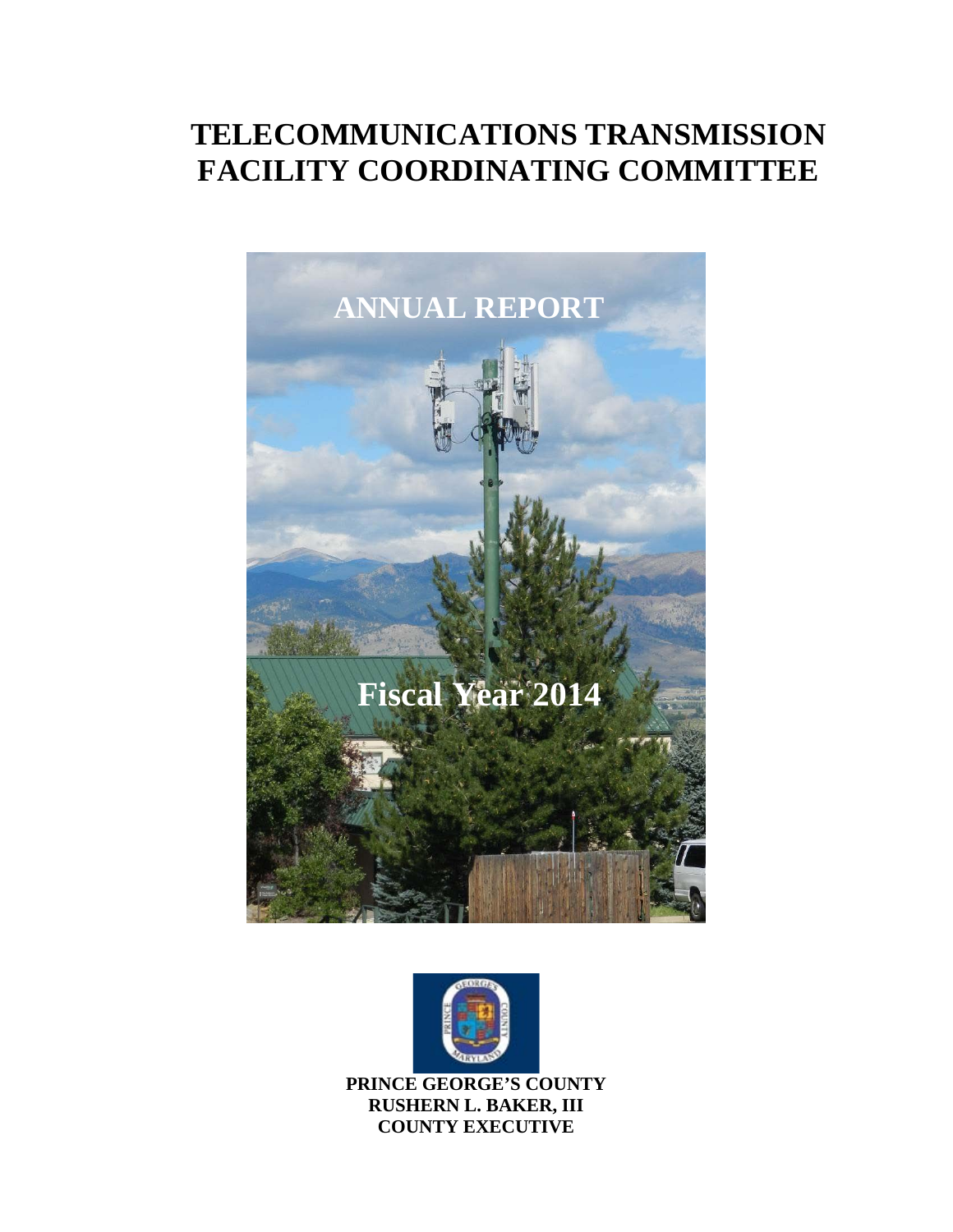### COVER PHOTO

The photo on the cover of this year's Report illustrates a trend in both Prince George's County and other communities across the country over the past year. The monopole in the photo is near Niwot, Colorado—where, as shown in the photo on the left below (taken in August, as this report was being prepared), workers are installing new, larger cellular antennas to meet smartphoneusing residents' ever-increasing demand for advanced broadband services. Similar upgrades have been occurring in Prince George's County over the past several years. An example of this was the subject of last year's cover story. That monopole in Lanham is shown in two photos below; the one in the center is from 2010, the one on the right is from 2013 just after Verizon Wireless added an extension to the top of the monopole to support their new antennas. Even as we prepare this report, we note that Verizon Wireless has applied to further modify that antenna array by replacing the 15 existing antennas with nine larger antennas (several going from 4' to over 8' in height) that also include large equipment boxes.



The original antennas on the monopole on the left were painted green to minimize their appearance, and are just slightly larger than the green stand-off metal pipes still visible on the monopole. In contrast, the three new antennas (representing one carrier's attachment) are much larger and much more visible. These new antennas are capable of transmitting and receiving multiple frequencies. They permit the new 4G technology at this site to deliver the wide array of broadband services—including Internet access, e-mail, and video downloads—that are becoming the standard for "smartphone" customers.

Also visible behind the new antennas in the photo above are two "remote radio heads"—each weighing approximately 50 pounds and together almost as large as the approximately six-foottall antennas. Those devices enable coverage over a greater area with more reliable reception characteristics. In sum, these modifications result in "smarter" antennas, providing advanced broadband services to more customers over a greater area.

While similar antenna upgrades continue in Prince George's County, the visual impact is often even greater. At most locations in Prince George's County, because of the greater density of users and the greater number of service providers as compared to rural Colorado, there are usually six to nine antennas (or more) in multiple platform arrays, one for each carrier—making the scale of the facilities being placed at each site that much greater. Nearly all of the TTFCC applications received in FY 2014 were to make similar antenna improvements in Prince George's County by either adding to or replacing antennas at existing sites. We expect this level of activity to continue through the upcoming year.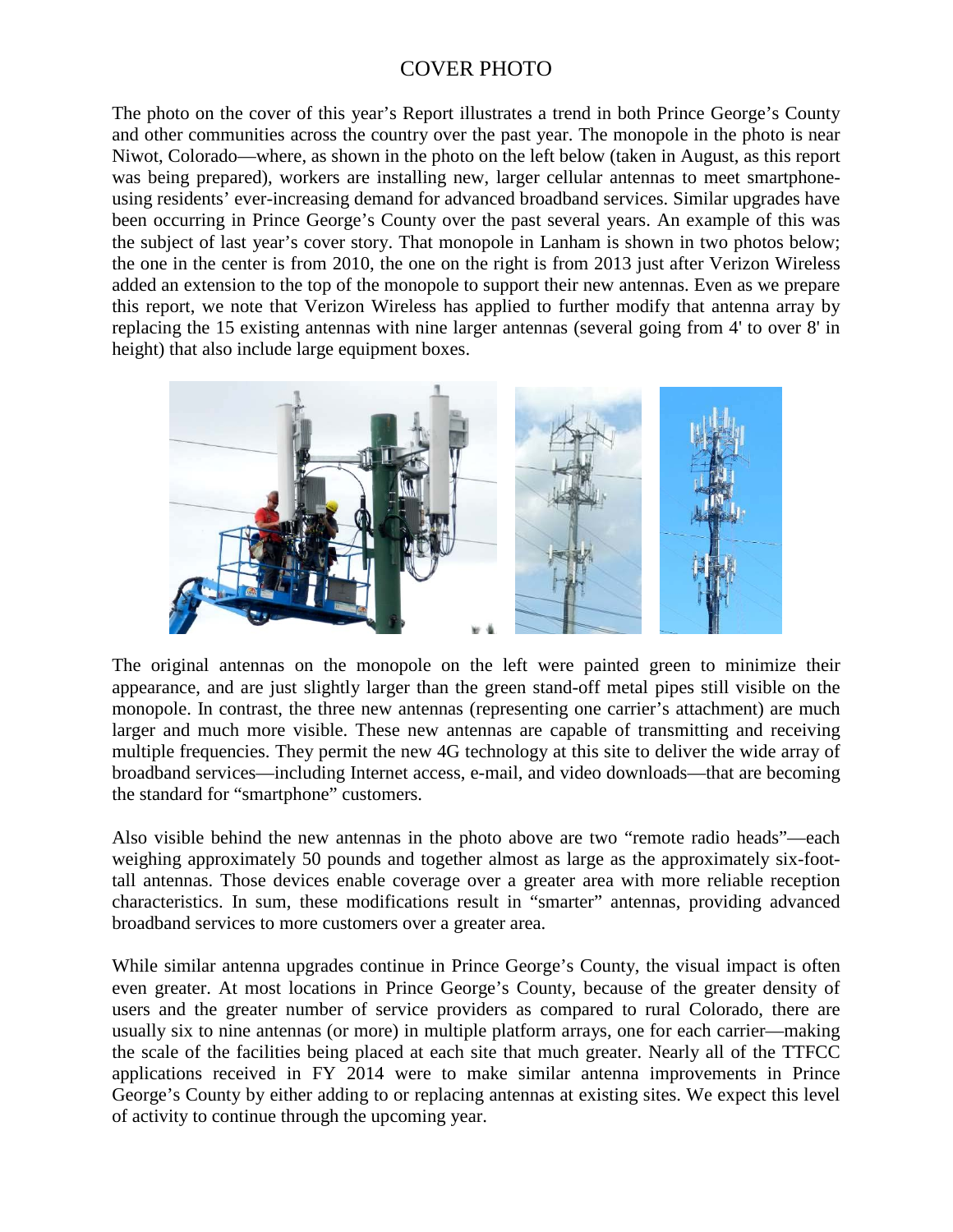#### **Table of Contents**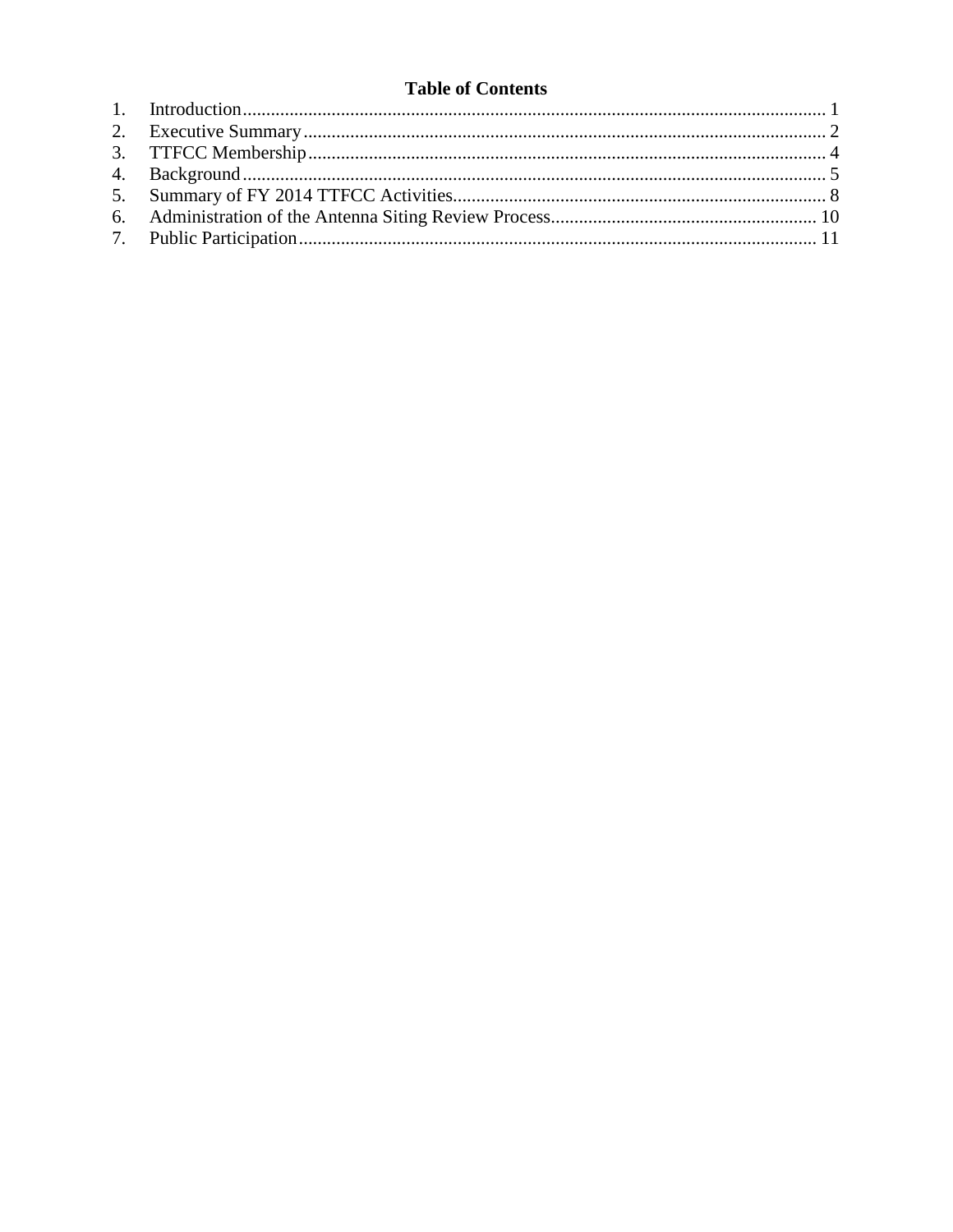## <span id="page-3-0"></span>**1. Introduction**

This Annual Report—prepared by the Telecommunications Transmission Facility Coordinating Committee (TTFCC) as required by Section 5A of the County Code—provides an overview of the placement of wireless facilities in the County during Fiscal Year 2014.

In this report are summaries of the numbers and types of applications filed by wireless telecommunications service providers that have been reviewed by the TTFCC and permitted for construction by the County. This report also includes a general description of activity by the wireless industry, changes in wireless technology, and the impact of those changes on the community. The report also outlines the TTFCC's expectations for the upcoming fiscal year in terms of what County residents may expect to see in the realm of antenna and facility siting.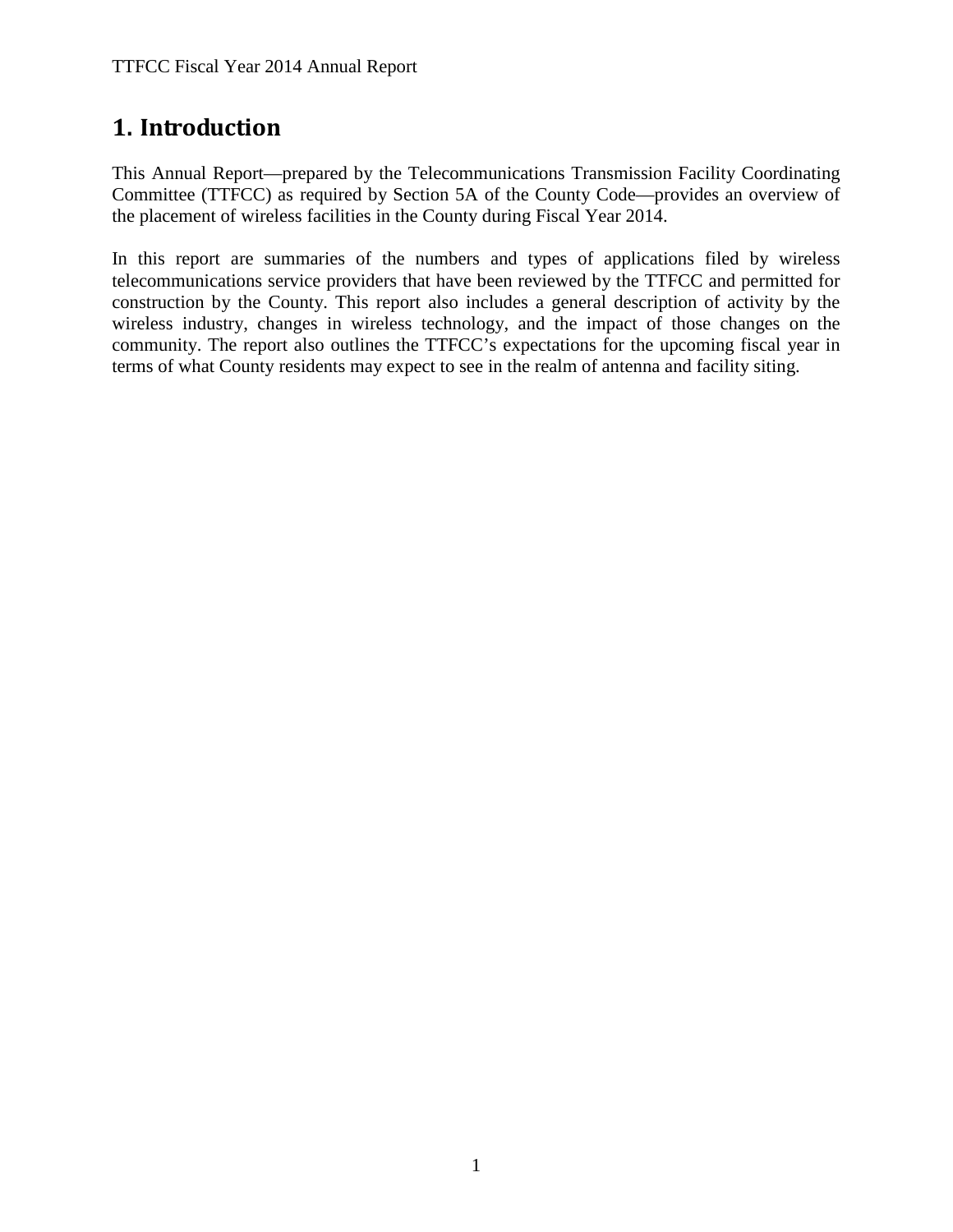### <span id="page-4-0"></span>**2. Executive Summary**

In FY 2014, 192 applications were processed for TTFCC review. Many of the applications filed—like those filed in the two preceding years—were "minor modification" requests to add or replace antennas at existing sites. This continuing work, as noted in the cover photo description above, is to improve coverage and add capacity to meet customer demand for high-speed data services available on new "smartphones."

We expect this work to continue into FY 15 as the carriers further upgrade their antenna sites and expand their coverage in the County overall. Based on carriers' plans for future antenna sites in the County, as filed to date, approximately 80 new sites are planned over the next two years. The Master Plan map on the following page shows sites pending County Council approval.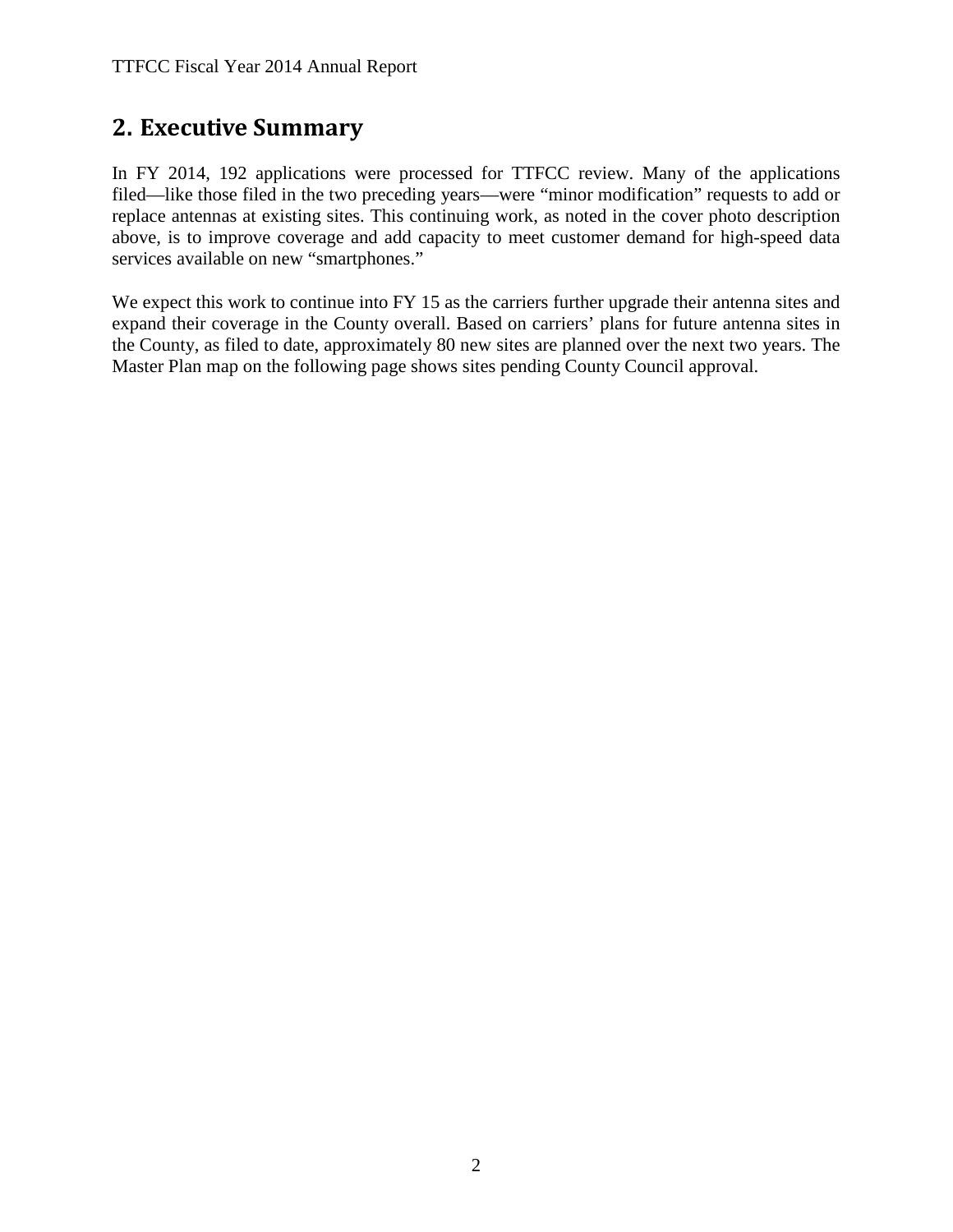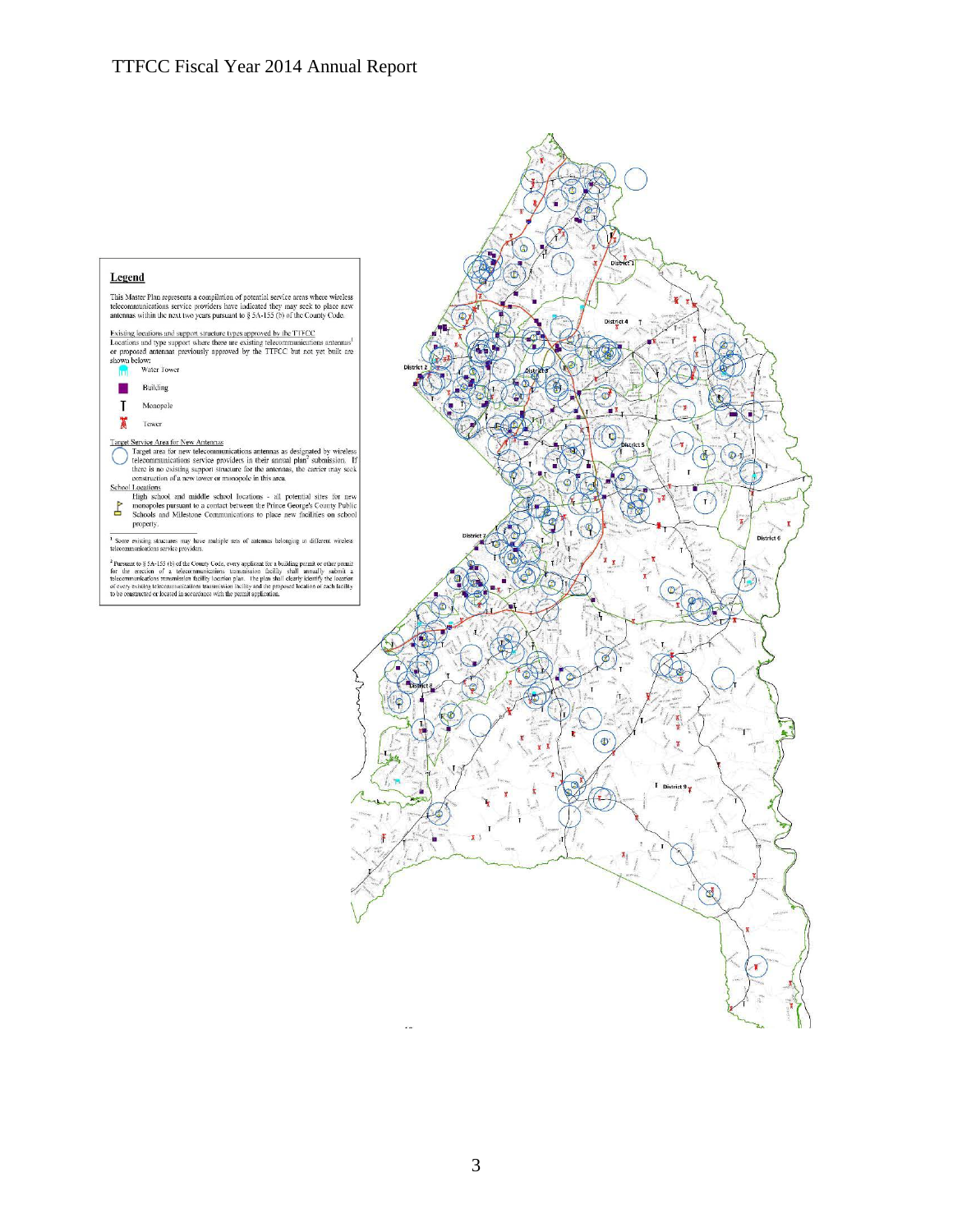# <span id="page-6-0"></span>**3. TTFCC Membership**

The current TTFCC members are:

#### TTFCC Chair

o Michelle Lyons, Administrator of Boards and Commissions, Department of Permits, Inspections and Enforcement

TTFCC Vice-Chair

o Clarence Moseley, Permits Supervisor, Permits Information and Management Section, Department of Permits, Inspections and Enforcement

#### TTFCC Members

- o Lakisha Pingshaw, ICBN Program Manager, Prince George's County Office of Information Technology
- o John Ferrante, Acting Planning Coordinator, Permit Review Section, Maryland National Capital Parks and Planning Commission
- o Frank Porter, Committee Director, Prince George's County Council
- o Vincent Curl, Facility Supervisor, Maintenance Department, Prince George's County Public Schools
- o Shaa'ron Williams II, Engineering Tech III, Site/Road Permit Section, Department of Permits, Inspection and Enforcement

Additional support to the TTFCC is provided by:

- o Jared McCarthy, Associate County Attorney,
	- Prince George's County Office of Law
- o TTFCC Facility Coordinator Columbia Telecommunications Corporation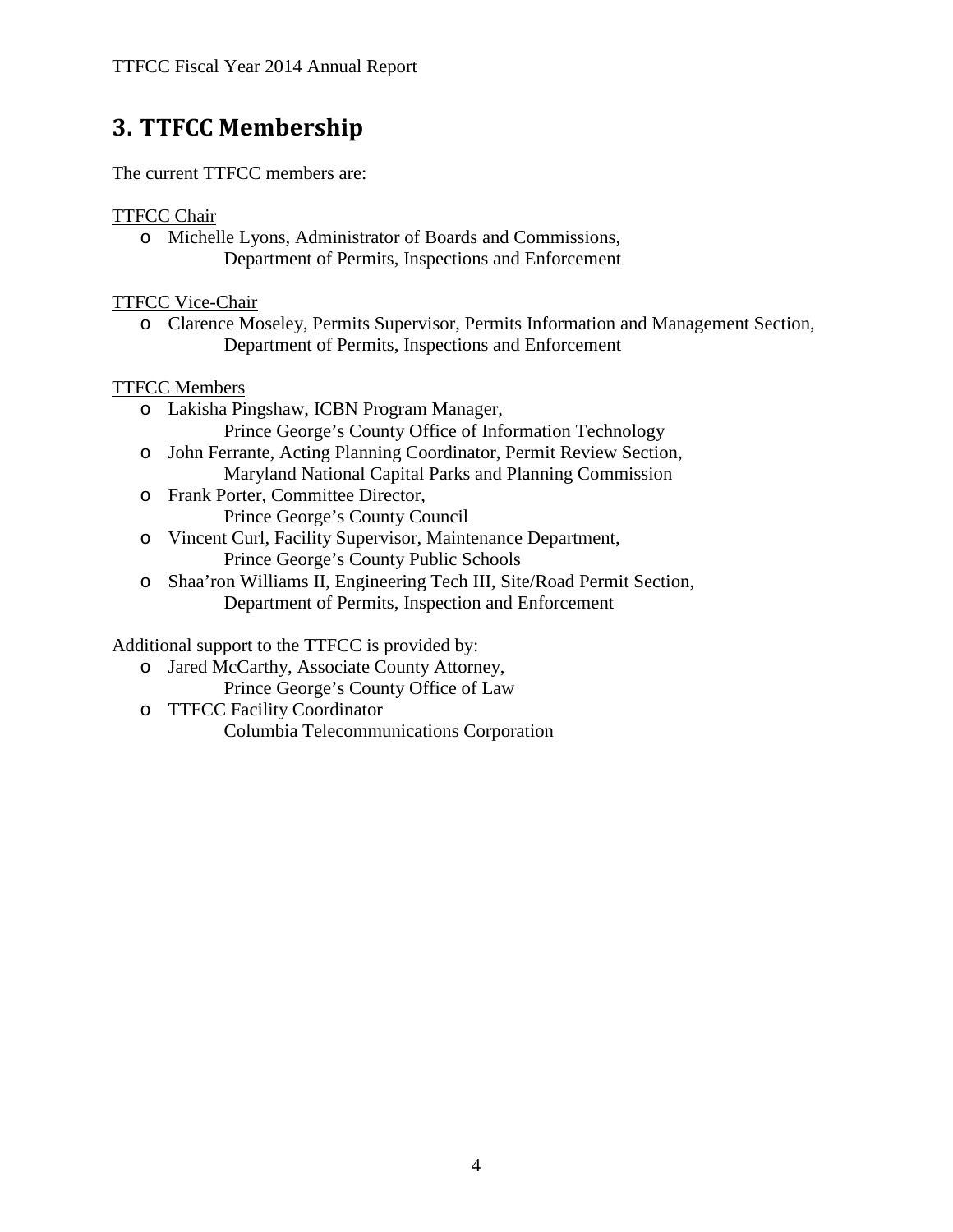# <span id="page-7-0"></span>**4. Background**

The initial 2000 legislation that established the TTFCC and amended the County's zoning was initiated for "establishing dimensional and locational standards for wireless telecommunications antennas<sup> $1$ </sup> by limiting the height of towers in residential zones, permitting placement of new facilities in industrial and commercial zones, and encouraging co-location of antennas on existing structures in the County where they may exist in lieu of constructing new antenna support structures.

Since 2000, the Code has been further amended to provide for further improvements in the antenna siting regulations, including a requirement for an annual Master Plan of planned new antenna sites, limiting the lot size for a new tower in residential zones, and permitting administrative approval of applications for minor modifications and temporary cell antenna sites when needed to serve special events or immediate cell phone coverage needs. In 2007 there were approximately 411 antenna locations in the County; from that point until the end of FY 2014, approximately 98 new locations for antennas have been created in the County.

As evidenced by the charts below, the County's process has been successful in fostering deployment of advanced telecommunications services to County residents and businesses with the intended minimal impact in the areas where the customers reside—a factor becoming more and more important as reliance on cell phone coverage becomes more important to residents.



There are presently 529 antenna sites in the County that have been identified by applications to the TTFCC Many of those antenna sites existed prior to the creation of the TTFCC. The illustration below shows the number of antennas by type of support structure.

<span id="page-7-1"></span><sup>&</sup>lt;sup>1</sup> "Zoning Bill," CB-65-2000, 2000 Legislative Session (Introduced October 17, 2000).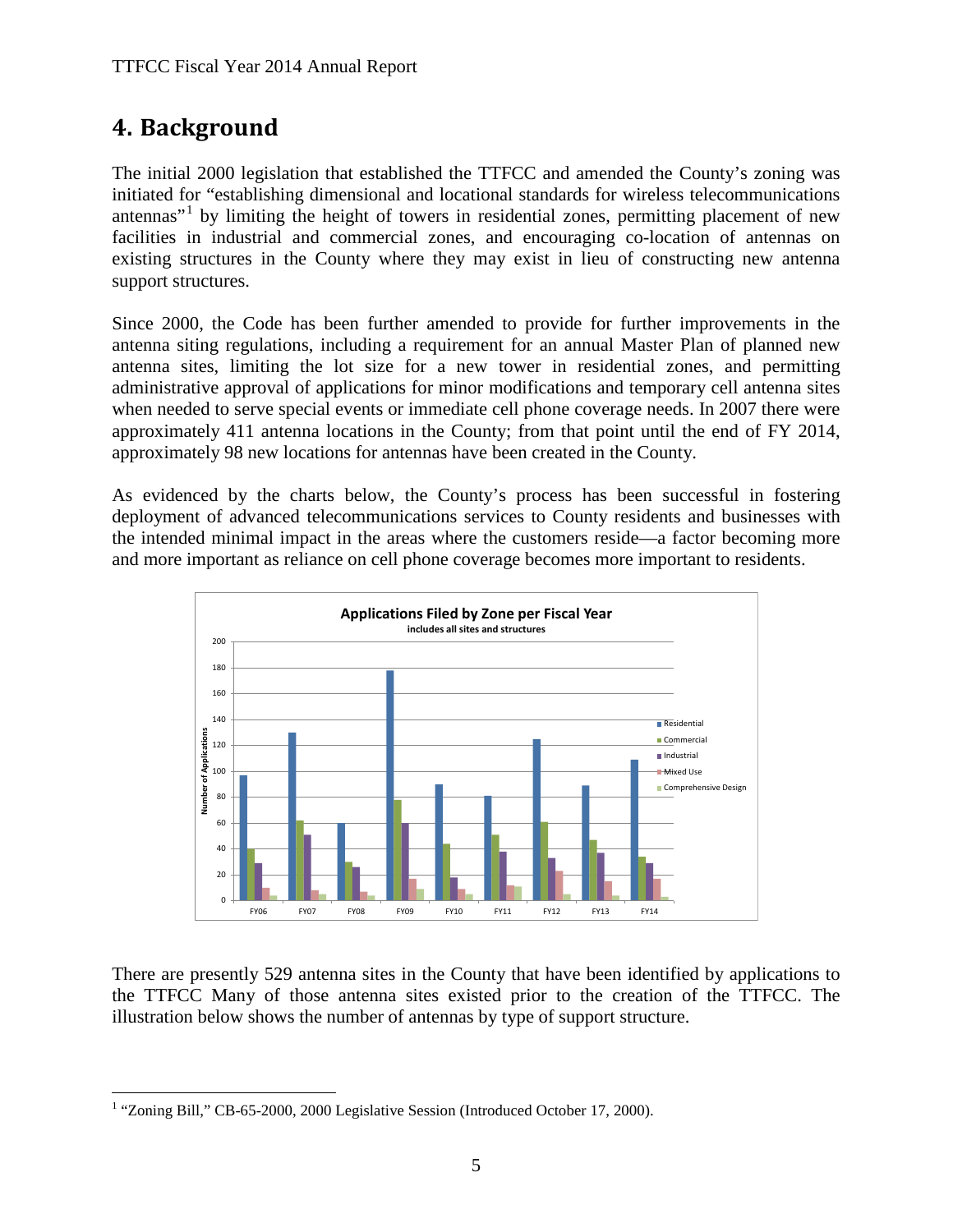#### TTFCC Fiscal Year 2014 Annual Report



To date, since its inception in 2000, the TTFCC has processed 2,360 applications from approximately 22 companies to place antennas in the community. The chart below illustrates the record of TTFCC actions over recent years.

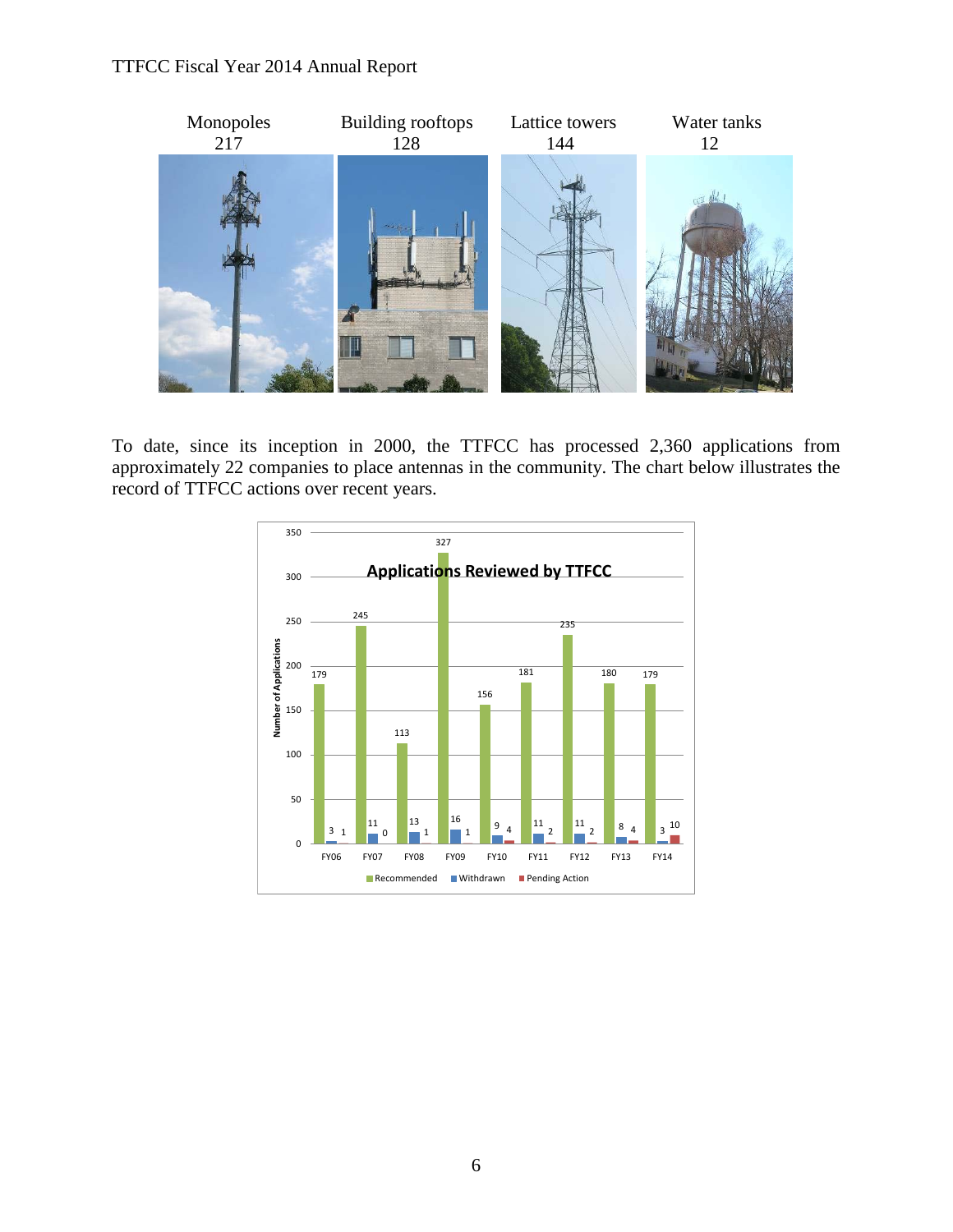The chart below shows applications filed by carriers over recent years by support structure type illustrated above. The map on the right illustrates the distribution of antenna sites across the county.



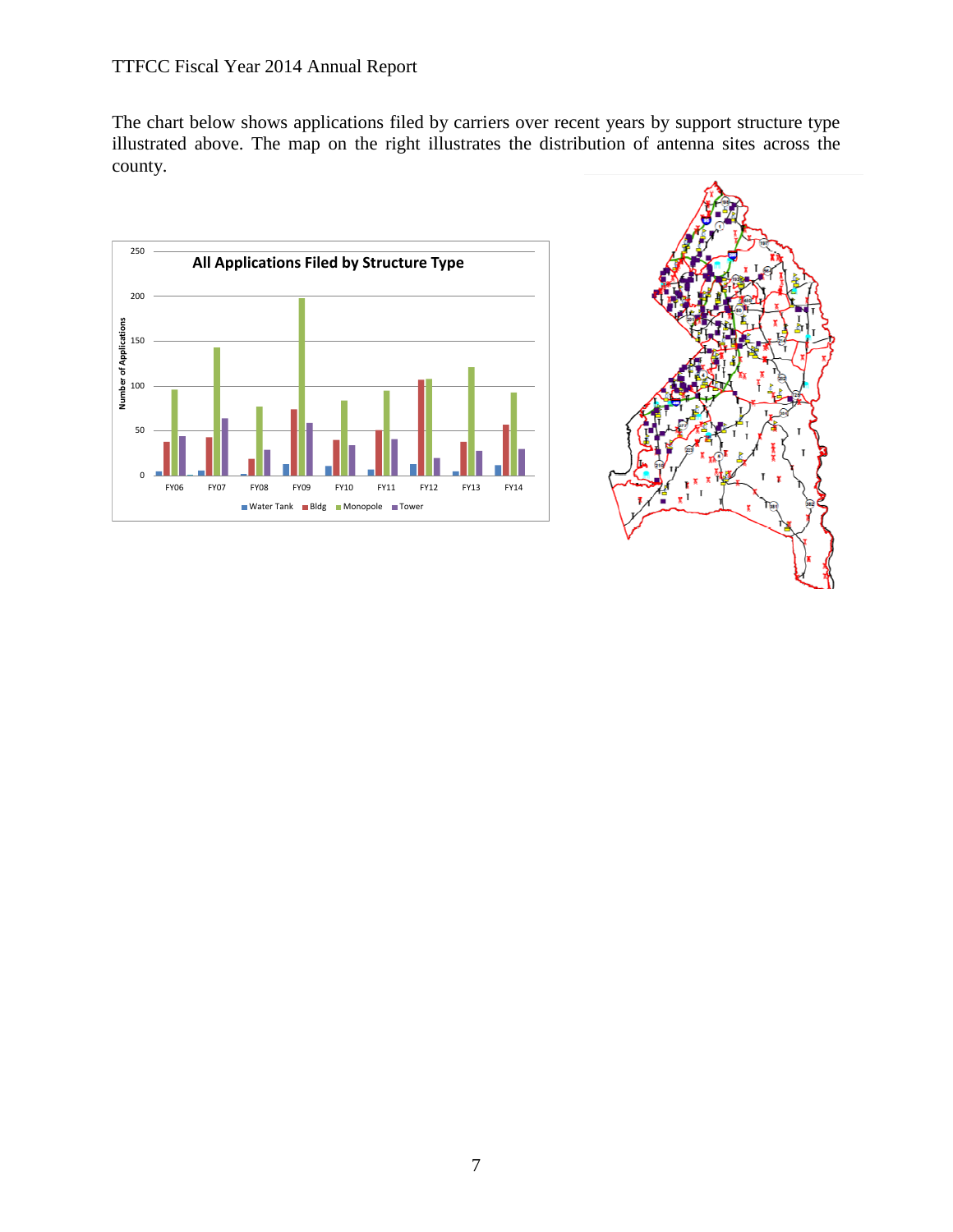### <span id="page-10-0"></span>**5. Summary of FY 2014 TTFCC Activities**

In FY 2014 the TTFCC received 192 applications, the same number as last year. Also like last year, and as expected, the majority (approximately 76 percent) of the applications filed by the carriers were to add or change antennas at existing sites and were approved administratively. The remaining applications received by the TTFCC included 35 applications from carriers to add antennas to new sites in the County ("co-locations") and nine applications to construct new support structures at new locations.



The slight increase in co-location applications is related to the need to meet demand for services in areas where there are not enough existing antenna sited to handle the increased need for bandwidth for 4G services and the growing capacity needs to support "smartphone" services.

There was a noticeable increase in the number of applications for new monopoles this fiscal year. In FY 2013 there was just one application for a new monopole. This year, there have been nine new tower applications, five of which were to support Verizon Wireless antennas submitted by Milestone Communications, a tower management company, which has begun development of wireless facilities on public school properties under the provisions of a contract with the Board of Education.

During FY 2014, the TTFCC acted on 155 applications including some that had been carried over from FY 13 filings. The average time it took to process a complete application in FY 2014 was 35 days for applications that were filed complete and accurate (approximately 53 percent). It took an average of 41 days to process an application that was incomplete, excluding the time it took the applicant to provide revised or additional information to correct the errors or omissions on the application as originally filed (which was, on average, 61 days).

We anticipate that over the course of FY 15 the current level of activity will continue as carriers continue to upgrade their antenna facilities. During FY 14, Verizon Wireless and Sprint filed the most applications to modify sites or add antennas at existing antenna locations. We expect T-Mobile to follow in that upgrade activity as they replace antennas with new ones capable of transmitting over frequencies newly acquired from the Federal Communications Commission.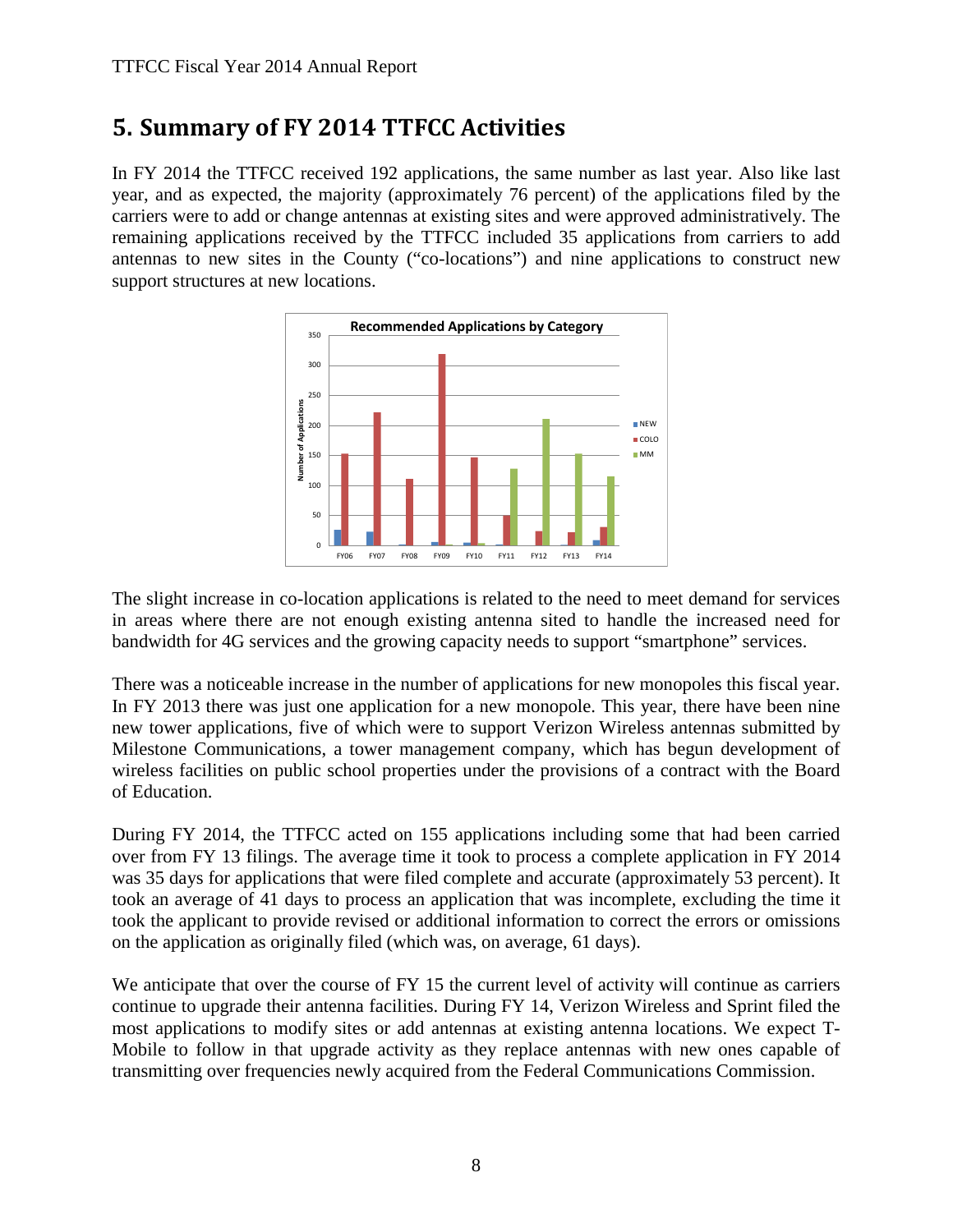#### TTFCC Fiscal Year 2014 Annual Report

In sum, based on the information provided by those that have reported their planned antenna sites, approximately 96 new antenna locations or more may be expected over the next two years.

During the past year, there were two significant spectrum acquisitions by wireless carriers. In July, 2013, Sprint obtained Clearwire's spectrum holdings in the BRS band (2496-2690 MHz) and in April, 2014, T-Mobile acquired Verizon's A-Block spectrum in the Lower 700 MHz band (698-704/628-734 MHz). Since these acquisitions took place, both carriers have filed applications to install antennas capable of transmitting in their new bands. The implementation of these new bands will result in increased system capacity for both carriers, which will enable them to provide improved service to their customers in the County. Implementation of 4G LTE technology also continues in the County– by these carriers, as well as by Verizon and AT&T – and this will also result in improved wireless service for County residents.

Finally, in February, 2014, the FCC conducted an auction of the PCS H-block spectrum band (1915-1920/1995-2000 MHz). The winner of that auction was American H Block Wireless LLC, a subsidiary of Dish Network. According to at least one press report, Dish Network is expected to use its licensed 700 MHz spectrum to transmit video programming and could utilize the H-block spectrum to provide wireless 4G LTE service to rural areas of the country.<sup>[2](#page-11-0)</sup> Dish Network could thus become another wireless carrier in the County and could potentially use its spectrum to provide wireless service in some of the more rural areas of the County.

Additionally, in FY 15 we expect to see the first applications to place distributed antenna system (DAS) antennas on existing structures in the public rights-of-way. A DAS is comprised of numerous small antennas, each serving customers in an area typically up to a quarter mile away from the antenna. These antennas are linked together, primarily along major roadways, to in-fill geographically hard to serve areas or to add capacity to exiting coverage areas. Crown Castle, primarily a tower management company, acquired a number of existing DAS service operators and has expressed interest in placing facilities in the County to aid in the overall signal improvements necessary for extra capacity to meet the demand posed by smartphone users.

These small antennas are often clustered within canisters like that in the photo below of an existing DAS "node" (antenna site) in Vienna, Virginia. DAS networks can be used to improve coverage or add capacity without the need for constructing a new tower. County approval of a Special Utility Permit is required to permit DAS facilities in the County public rights-of-way pursuant to the County's Specifications and Standards for Roadways and Bridges.

<span id="page-11-0"></span>

 <sup>2</sup> <http://www.extremetech.com/electronics/177897-dish-secures-spectrum-for-150mbps-lte-to-rural-homes-in-the-us>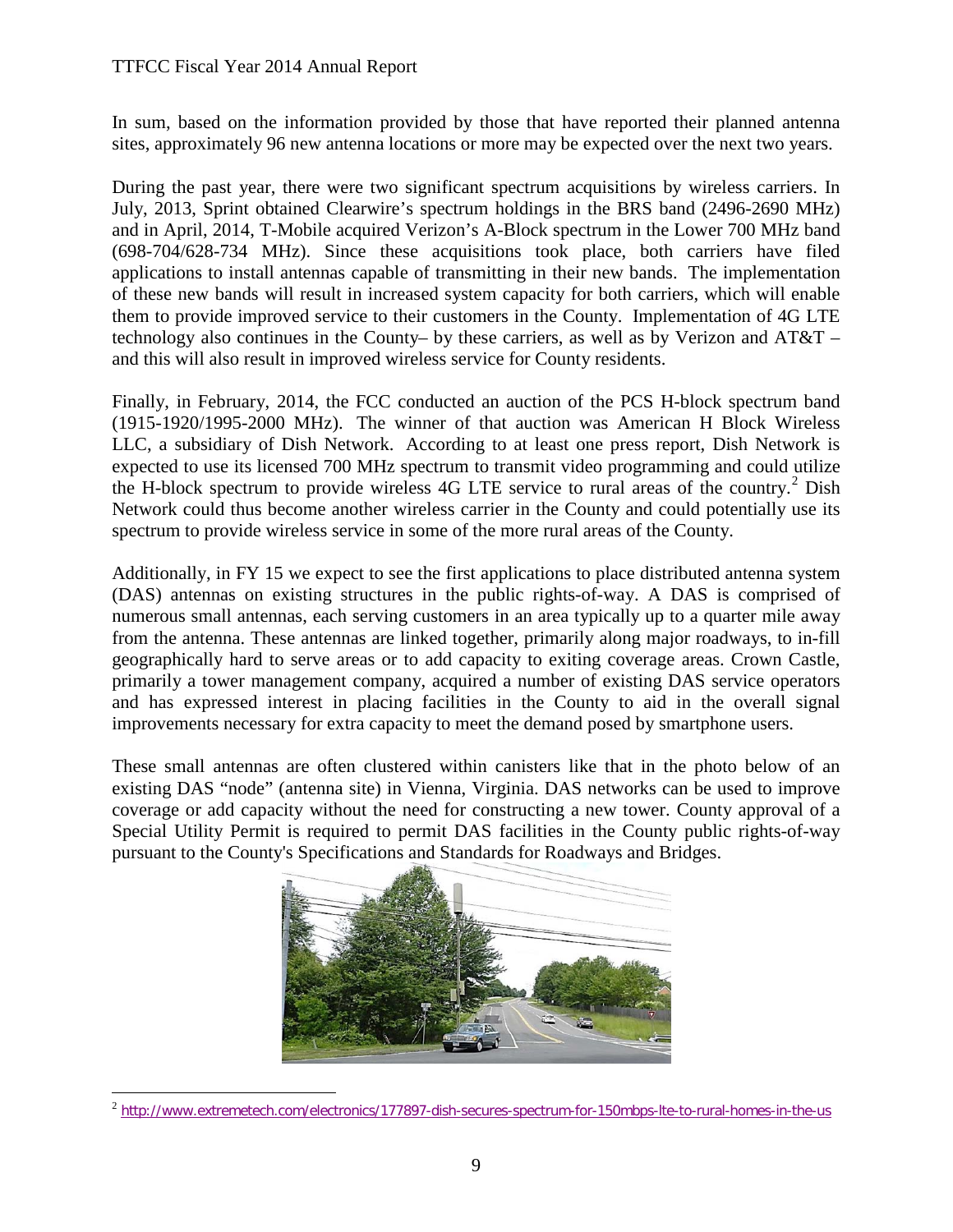### <span id="page-12-0"></span>**6. Administration of the Antenna Siting Review Process**

Fees paid to the County for processing the 212 applications filed during FY 14 amounted to approximately \$126,500. Filing fees are based on the type of application and range in amount from \$500 for an application to modify existing antennas to \$2,500 to process an application for a new tower or monopole. County expenditures for administrative and engineering consulting services provided by the Facility Coordinator amounted to \$170,033.

Last year, the cost of Facility Coordinator support was approximately 8 percent above the fees received for review of applications. In FY 14—because there were significantly more applications for new towers in the County (which are inherently more time-consuming to review) and because many were filed incomplete or had errors in the required information—the cost to review those applications nearly doubled in processing costs.

Examples of problems with applications include an application in which engineering documentation supporting the need for a new tower was calculated based on the tower being in an entirely different location from where it is proposed to be located, and applications so incomplete in providing the required information that they were, in effect, rejected and the applicant had to refile as if a new application.

Consequently, we recommend an increase in the filing fees for new tower applications to offset the County's processing costs. Alternatively, the costs for review of new tower applications could be passed along directly to the applicants as some other jurisdictions presently do. That way, County costs would be appropriately attributed to the actual costs for reviewing each application.